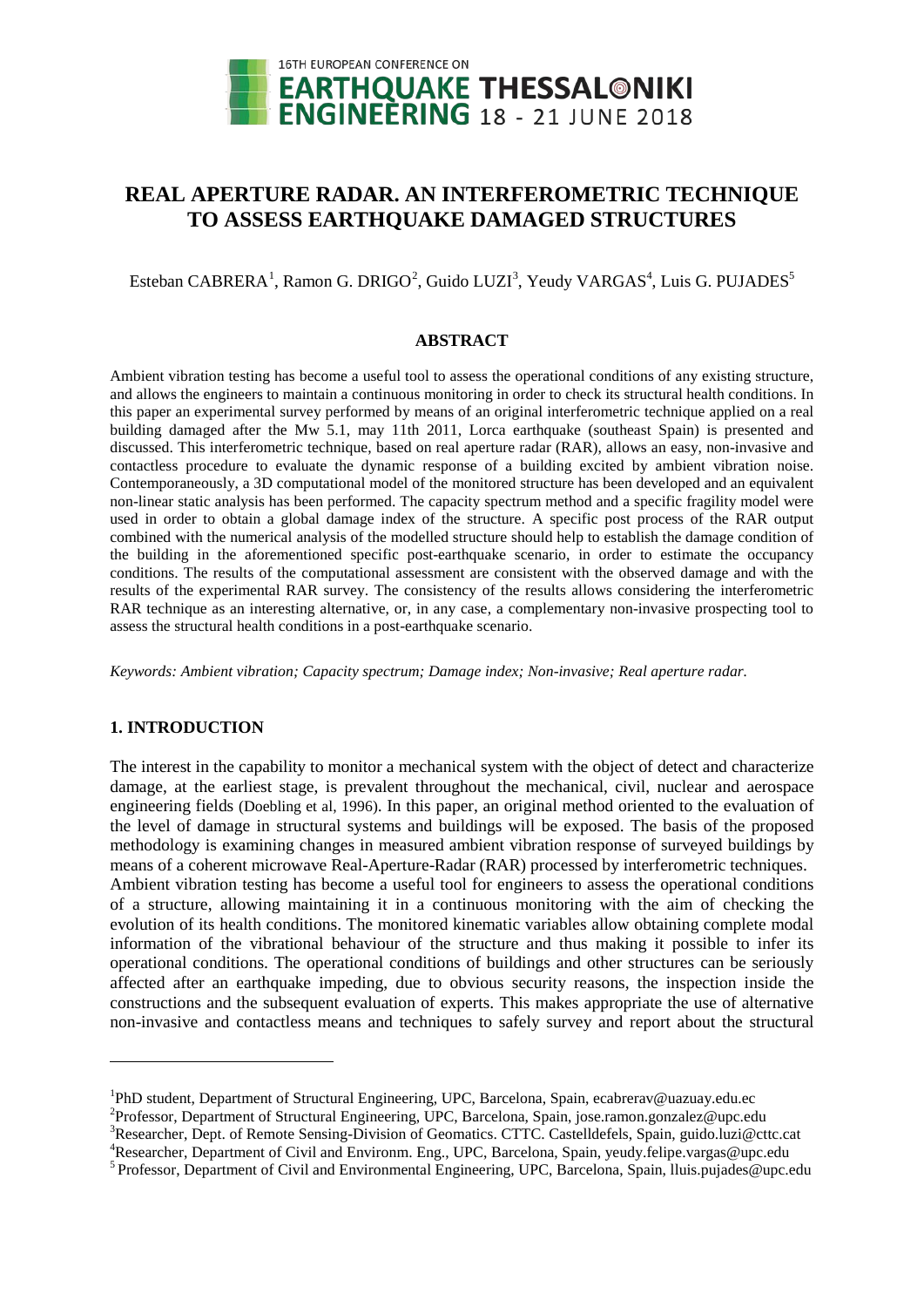health and the operative conditions of constructions. Consequently, after an extreme event, such as an earthquake, the RAR technology can be used for rapid condition screening, which is intended to provide, in near real-time, reliable information about building performance and its subsequent integrity.

This work describes a damage assessment of an earthquake-damaged building by means of a noninvasive experimental sensing technique and a simulation procedure. An analysis of the building vibrational behaviour is done by applying a monitoring experimental technique complemented by a numerical simulation procedure aiming to assess the building vulnerability and to establish the present operational conditions of the damaged building. The experimental survey measurements, obtained through non-invasive and contactless radar prospecting, describe the actual vibrational and operational behaviour. Additionally, the numerical analysis, performed by an approach of incremental static analyses, describes the path followed by the building through different damage states starting from the null damage state and reaching the present damage state.

The surveyed reinforced concrete building is representative of a group of 15 housing buildings (Figure 1) located in the neighbourhood of San Fernando in the city of Lorca (Murcia, Spain). This building was severely damaged during the Lorca (Murcia, Spain) 2011 earthquake, which with an Mw=5.1 magnitude produced an anomalous high acceleration (PGA∼0.37g) in the city causing significant damage. Figure 1.b shows a picture of the assessed building and a detail of damage in one of its column-floor connections corresponding to the first floor. Figure 2.b shows the registered E30N and N30W accelerograms signals and their spectra corresponding to the Lorca (Murcia, Spain) 2011 earthquake. During the experimental radar campaign, and for obvious security reasons, the access to the buildings and the neighbouring area was strictly restricted because the tasks of damage evaluation of the buildings were unfinished. We had an administration permission to measure a single and specific building.



Figure 1. a) An aerial view of the San Fernando Neighbourhood (Source: Google Maps, 2017); b) Front façade of the surveyed building as damaged after the Lorca (Spain) 2011 earthquake and detail of a first floor damaged column. (Source: the authors).

Approximately 72 hours after the earthquake, a first estimation of the occupancy conditions of 7800 buildings in Lorca was completed by onsite inspections performed by 200 experts composed by building construction specialists of the city council and the regional administration with the support of volunteer technicians. The city was divided into a total of 29 sectors where teams composed by two specialists and supported by firemen, specialists of the Spanish Military Unit of Emergency (UME) and foremen, among others, were in charge of the evaluation of building conditions and, if necessary, undertaking emergency tasks to ensure the stability of the buildings. To set up a quick estimation of the occupancy conditions and due to the absence of prior protocols, a simple colour code (Table 1) was defined on the basis of criteria established *ad hoc*. Regarding the studied buildings, the on-site conducted field work exhibited the results shown in Figure 2.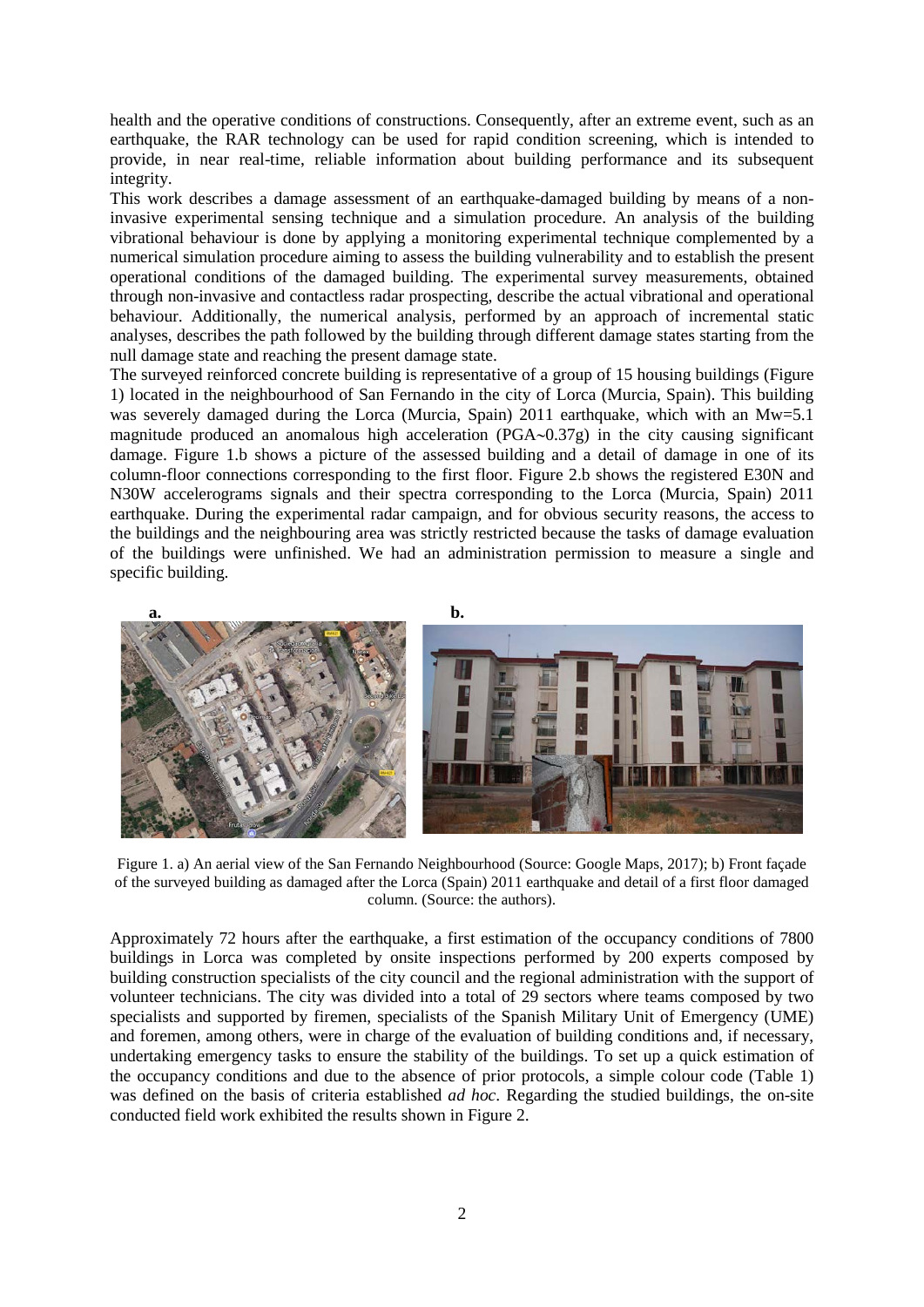Table 1. Results of the initial prompt inspection (72 hours after the earthquake) of building conditions (From Pascua-Santamaria et al. 2012).

| <b>Colour code</b> | <b>Building damage state</b> | <b>Number of buildings</b> | $\%$  |
|--------------------|------------------------------|----------------------------|-------|
| Black              | Complete                     | 381                        | 4,88  |
| Red                | Severe/Extensive             | 645                        | 8,27  |
| Yellow             | Slight to moderate           | 1502                       | 19,26 |
| Green              | Non structural damage        | 5272                       | 67,59 |



Figure 2. a) Damage distribution in the 15 buildings of San Fernando neighbourhood; b) the Lorca (Spain) 2011 earthquake: b1) Registered E30N and N30W accelerograms signals; b2) Response spectra.

The experimental data, to be compared to the simulation results, have been obtained using a coherent microwave Real-Aperture-Radar (RAR) processed by interferometric techniques. This original contactless technique is able to provide a monitoring of the vibration behaviour of the surveyed building. The use of interferometric radar to evaluate the vibration state of structures as bridges, has been investigated since the nineties (Farrar et al. 1999) and the methodology consolidated in the following decade (Pieraccini et al. 2003; Pieraccini et al. 2005; Gentile and Bernardini 2010), making it also available a commercial system (Coppi et al. 2010). Several papers have been published about the monitoring of bridges (Pieraccini 2006; Gentile and Bernardini 2008; Stabile et al. 2013), wind turbine towers, (Pieraccini et al. 2008), buildings (Luzi et al. 2012; Negulescu et al. 2013) and tall buildings (Luzi et al. 2014) ancient tower (Gentile and Saisi. 2011; Atzeni et al. 2010). In the last years also the development of novel systems has been suggested by different research groups (Grazzini et al. 2009; Cunlong et al. 2015). Among the main advantages of this microwave technique is the capability to measure directly displacements with amplitude down to tens of microns and operating H24 and negligibly affected by weather conditions.

The numerical simulation procedure analyses the development of the building damage, in terms of the evolution of its fundamental period, when the building capacity is compared to the demand represented by the spectrum of the Lorca (Spain) 2011 earthquake. The procedure followed for the capacity and fragility assessment is based on the capacity spectrum method, where the capacity of the structure is compared to the seismic demand (ATC-40 1996). According to the guidelines described in ATC-40, the capacity curves are obtained by means of a pushover analysis. The capacity curves and the demand spectrum are converted to the acceleration-displacement response spectra (ADRS) format (ATC-40 1996). Afterwards, the fragility curves corresponding to the building model are developed. This part of the analysis is performed according to the simplified procedure proposed in the RISK-UE project (2004) (Lagomarsino and Giovinazzi 2006; Barbat et al. 2006; Barbat et al. 2008).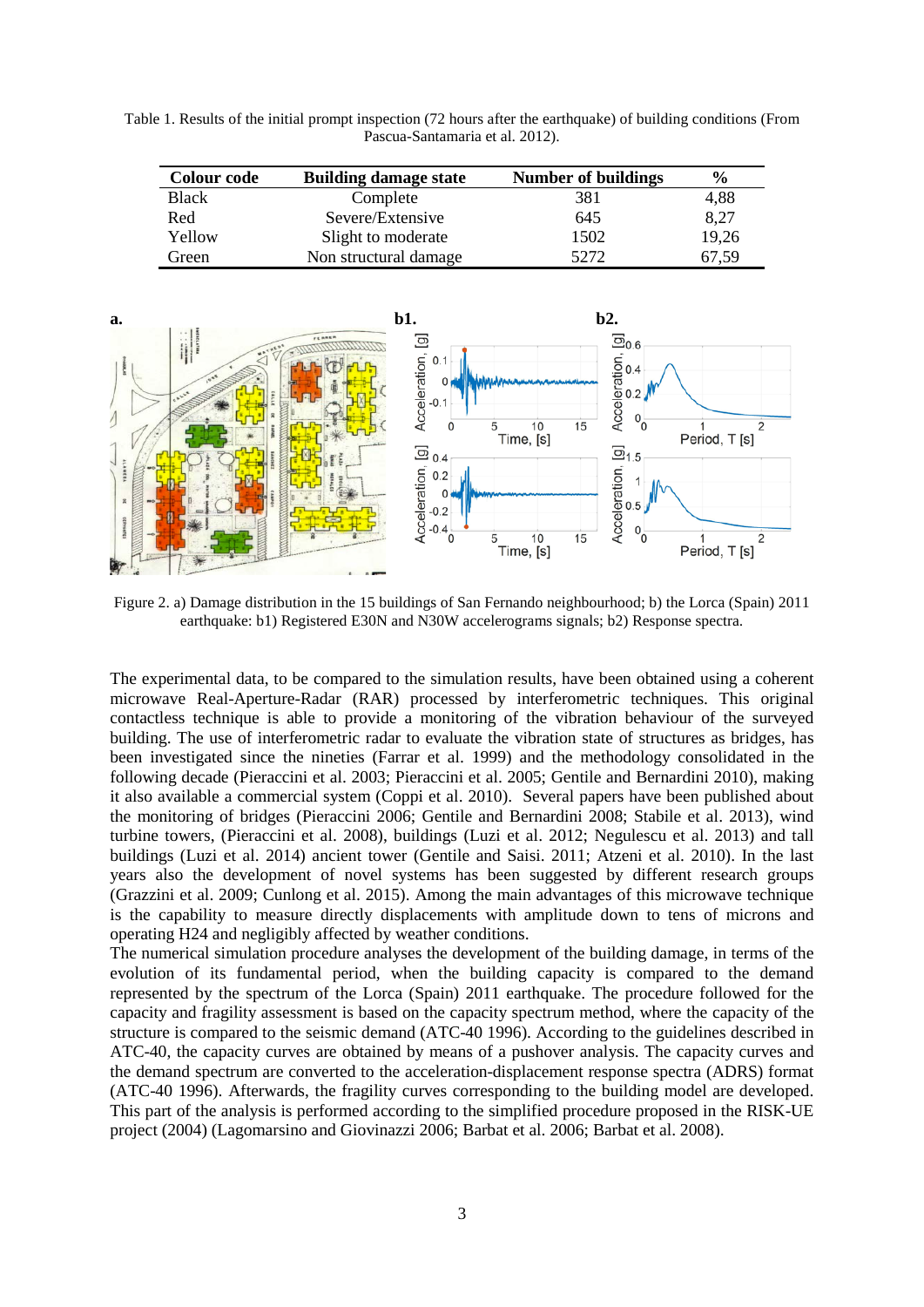## **2. DISPLACEMENT MONITORING AND THE RADAR TECHNIQUE**

According to the meaning of its acronym, RAdio Detection And Ranging, a radar is able to detect and range objects. The radar acquires echoes from the different targets included in its antenna field of view (FOV): the amplitude peaks located at different distances correspond to contributions from parts of the observed structure. According to the radar equation, the operating distance and the surface characteristics of the backscattering surface strongly affect the radar response. Although the available spatial resolution and the vision of the radar prevent to see details as optical systems do, this methodology allows retrieving simultaneously the displacement vibration history of different parts of the monitored building totally from remote, without the installation of any artificial target. A radar observation uses the time elapsed between the transmission and reception of an electromagnetic waveform to provide a signal, usually called range profile, composed by peaks of different amplitude, which identify the main reflecting parts of the observed structure. Each point of this curve is located at a different distance to the radar, and corresponds to sampling volumes, usually called radar bins. The intersection between these elemental solid unit and the surface of the monitored structure backscattering the transmitted wave, determines the capability to sample unambiguously the monitored structure, as separated elements. The measurement procedure is graphically summarized in Figure 3 and it consists in three main steps. The first is collecting an amplitude profile as a function of the range, sampled at regular spatial steps. Second, when the intensity of the radar echo coming from these elements assures an adequate Signal-to-Noise Ratio (SNR), we can associate to this part of the structure the interferometric phase of the echo; finally a displacement history to analyse is available transforming the phase temporal variations into displacement time signal using the Equation 1.

$$
d_{LoS}(t) = \frac{\lambda}{4\pi} \cdot \Delta \varphi(t) \tag{1}
$$

Where  $\Delta\phi(t)$  is the difference between the phases measured in two successive radar acquisitions,  $\lambda$  the wavelength of the transmitted wave. The scheme depicted in Figure 3 graphically supports the understanding of this geometry resuming the assumed main three steps to apply this methodology.



Figure 3. Scheme of the standard procedure aimed at retrieving displacement time series from the radar acquisition. The radar collects an amplitude profile as a function of the range, sampled at regular spatial steps, the radar bins. A displacement time signal is obtained from the interferometric phase of the echo of the selected bin.

The retrieval of the Line of Sight (LOS) displacement from the measured differential phase of the received radar signal is possible because coherent radar provides also the phase value of the reflected signal that allows, through interferometry, evaluating range variation in terms of fraction of wavelength of the propagating radar wave.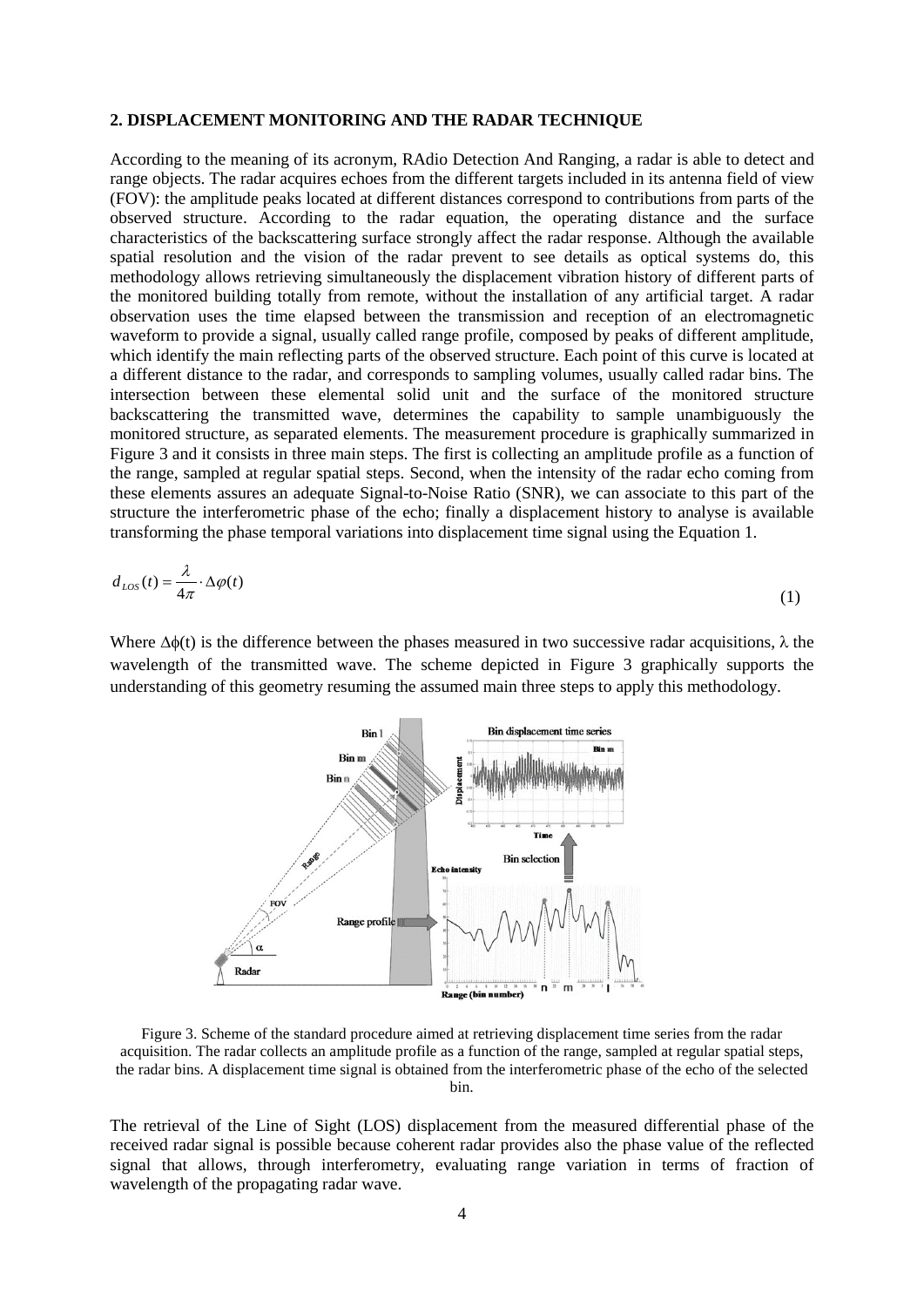The Centre Tecnològic de Telecomunicacions de Catalunya (CTTC) owns a commercial radar with interferometric capability: the IBIS-S manufactured and marketed by IDS (Ingegneria dei Sistemi SpA). The system consists of a sensor module, a control PC and a power supply unit and data processing software. The sensor module transmits an electromagnetic signal at a central frequency of 17.2GHz (Ku band) with a maximum bandwidth of 300MHz, corresponding to a range resolution of 0.5m. The radar instrument is mounted on a tripod equipped with a rotating head to adjust the bearing of the sensor towards the investigated structure. The maximum acquisition rate is 200Hz, depending on the selected maximum range and decreasing as the maximum operating distance increases. Details on the radar equipment can be found in (Coppi et al 2010). The antennas used in this work are two pyramidal horns with a high gain (Gain=23.5dB) to improve the SNR of the radar measurement. The bins that correspond to the highest signal peaks are usually selected to analyse their displacement time series. The sensor unit is managed by a control PC, through a standard USB communication, which is provided with system management software used to configure the acquisition parameters, store the measurement data and show the displacements in real time.

#### *2.1 Data acquisition*

The radar system was installed the 14<sup>th</sup> September 2012 in the San Fernando district of the city of Lorca (Spain). The Radar location, distance to the building and observation angle are selected for the highest SNR and providing a detectable LOS component of the building displacement with respect to the accuracy of the system. The Radar is located 17.1m far from the façade and with an average elevation angle with respect to the horizon of 37°. The displacement of the building is  $\Delta S = d_{\text{LOS}}/cos \theta$ , where  $d_{\text{LOS}}$  is the measured displacement and  $\theta$  the angle between the horizontal displacement direction and the LOS (or equivalently the arctangent of the ratio height of the bin and the distance between the radar position and the building) which depends on the height of the radar bin. Figure 4 shows the acquired range profile, where 7 bins were selected. A higher SNR indicates a better accuracy: only the points with the highest SNR are analysed. The bins corresponding to reflections from the building are those from bin 35 and 43. The time samples of each bin are then processed to estimate the main vibration frequencies under the solicitation of the microtremor/ambient.



Figure 4. a) Range profile acquired in front of the building. The analysed radar bins are pointed out; b) The RAR equipment measuring the front façade of the building (Source: the authors).

It is worth noting that the radar identifies the different parts of the building with an accuracy of approximately 0.5m in height. In general, the bins with higher SNR perform the better accuracy in measuring the differential phase, but another factor to take into account, in order to evaluate the detection capability of the technique, is the incidence angle of the radar LOS with respect to the vibrating surface. For low incidence angle, the displacement seen by the radar is almost equal to the actual displacement while increasing the angle the fraction of measured displacement decreases. The differential phase samples, are acquired with a 144 Hz sampling frequency, and then band pass filtered  $(3<sup>rd</sup> order Butterworth 0.4Hz - 4 Hz)$  to be transformed in LOS displacement. The filter parameters were selected after calculating the Power Spectral Density (PSD) of the raw samples. The analysis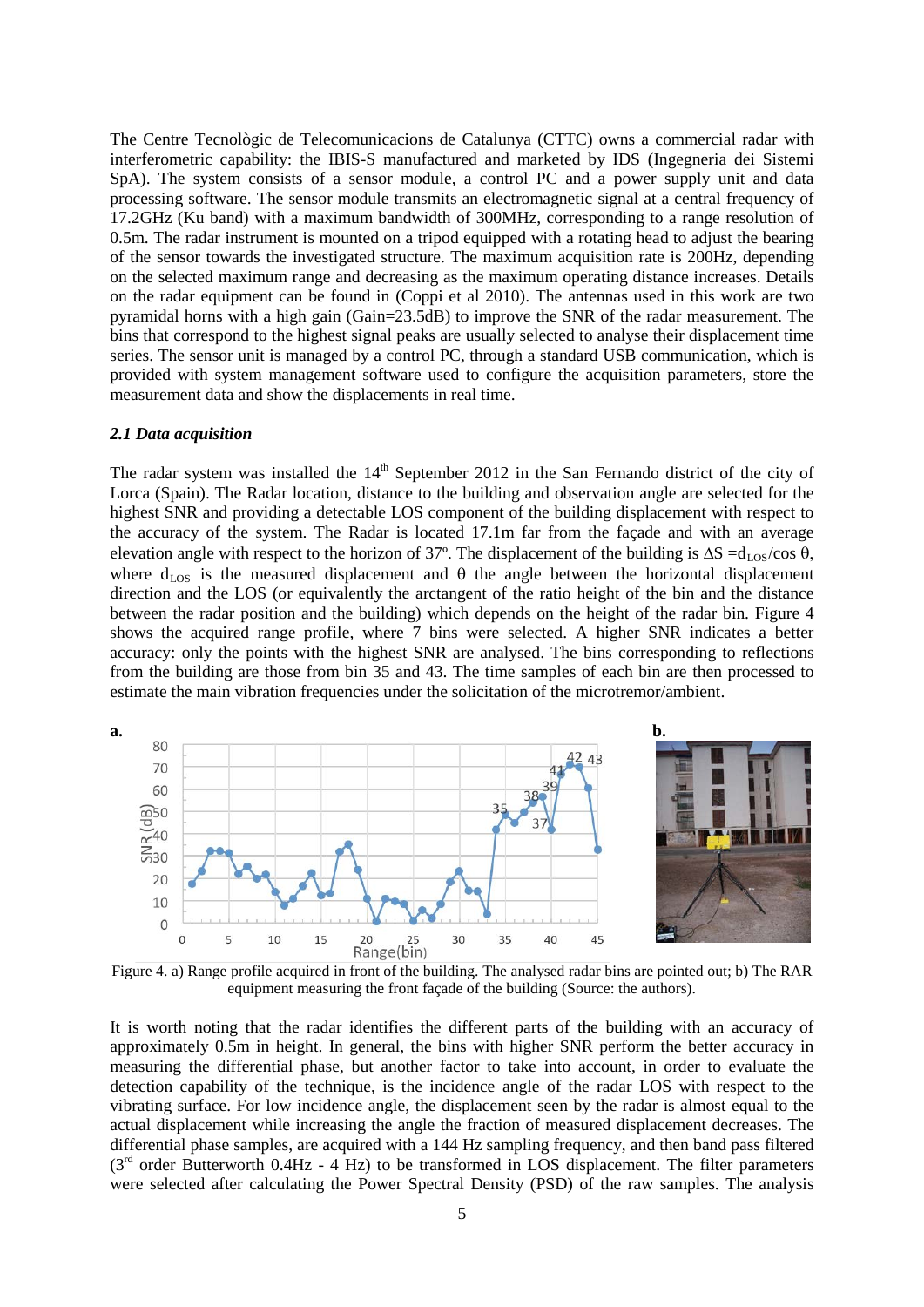performed in this work focused on two bins: 35 and 41. The corresponding PSD of these two bins, shown in Figure 5, was calculated by applying the Welch method (Welch 1967). The window used is a Hamming function, the sub-sample duration is 114s and the overlap is 95%. The error in frequency estimation is lower than 0.01Hz.



Figure 5. PSD calculated for bin 35 and 41. Two periods outstand from the 35 bin: 0.661 s and 0.733 s while for bin 41 a higher single value is present: 1.67 s.

## **3. BUILDING AND MODEL DESCRIPTION**

The modelled building (Figures 1 and 6) was one of the 15 residential buildings located in the San Fernando neighbourhood of Lorca (Spain). The building, today demolished and substituted by a new construction, had 5 stories and six spans in the studied direction (Figure 6). The design for most buildings was based on a first level diaphanous as a solution in front of severe floods occurred in the region during the 1960-70 decade.



Figure 6. Surveyed building a) Floor plan with the frame distribution and double arrows indicating the orientation of unidirectional slabs b) Cross section of a module.

This soft-storey configuration had influenced the building seismic performance due to the concentration of shear forces and displacements on the weaker frames and induced by an abrupt difference on stiffness in height (Kand and Rawat 2016, Benavent-Climent and Mota-Páez 2017). This is referred to as the common failure mechanism in the damage report of the survey completed after the earthquake (Artés-Carril, 2011). The described damage distribution mainly affected the first level. The few infilled walls present in the entrance (first level) of most buildings collapsed, and the typical infill failure was described as induced by the movement of the surrounding frame. Regarding the columns of the first level, plastic hinges appeared at the bottom and top ends of almost all columns (see detail in Figure 1). Alternatively, a reduced and non-severe distribution of the damage was observed in the upper levels (Artés-Carril 2011).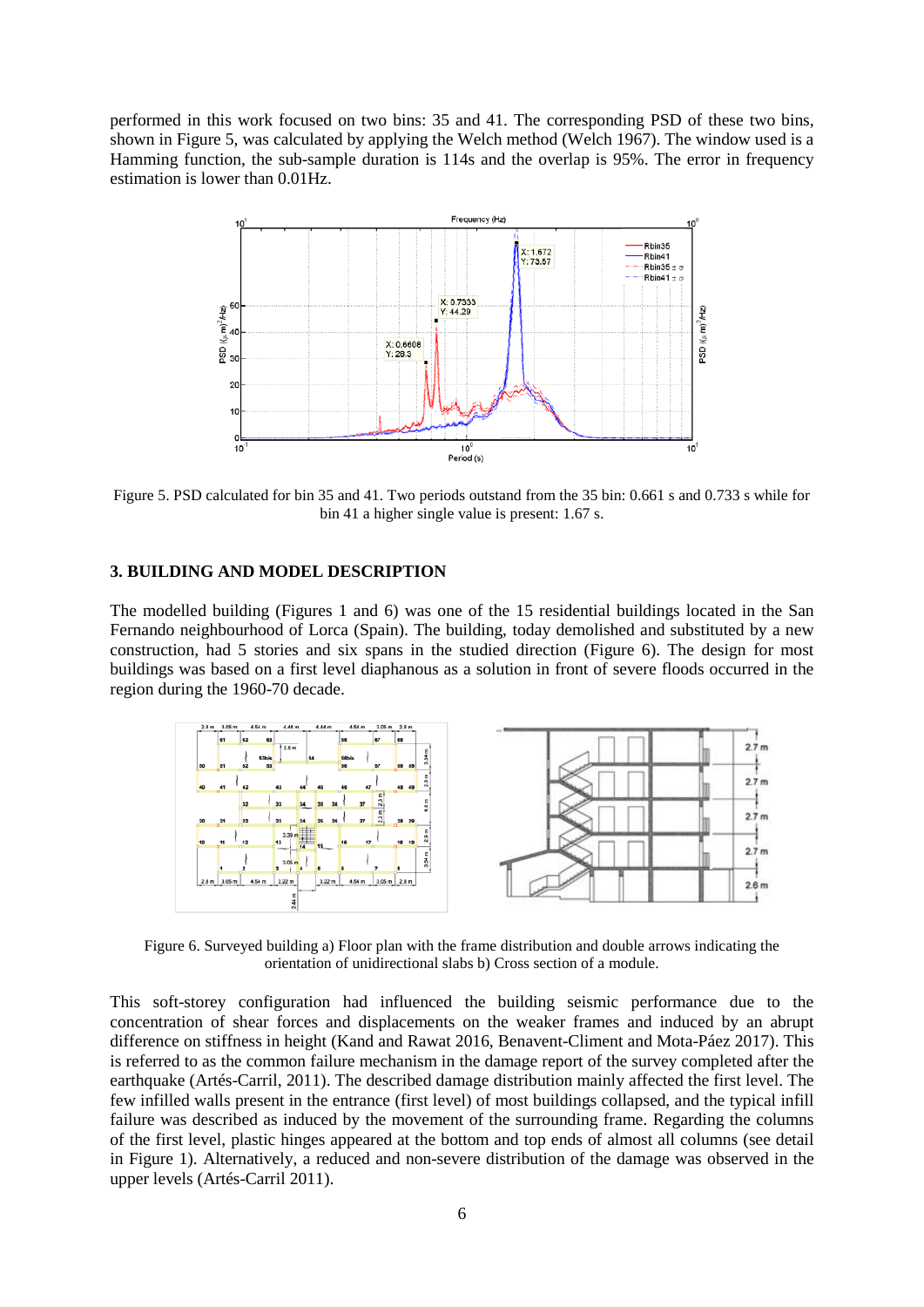## *3.1 Structural description*

The surveyed building design was based on a reinforced concrete moment frame structure with unidirectional floors having a thickness of 20cm and closed with infill unreinforced masonry walls. The foundation was conceived by pile caps with ground beams. The longitudinal and transverse reinforcing steel of the frames are very poor and does not observe the reinforcing rules included in contemporary seismic codes. All these elements confirm that the surveyed building was designed without any consideration of the seismic hazard. For concrete a compressive strength  $f_c$ =2.06kN/cm<sup>2</sup> is assumed. According to the contemporary codes, the reinforcing steel used at that time was the AE 42N with tensile strength  $f_y = 41.18 \text{kN/cm}^2$ . Loads were applied by following the recommendations of Eurocode 8 (EC8 2004).

## *3.2 Numerical Model*

The building has been modelled and analysed by using the SAP2000 software (CSI 2016). Beams and columns were modelled by using a frame type element. The slab is considered to behave as a semi rigid diaphragm and it was modelled by an equivalent linear membrane element with homogeneous thickness. Infilled walls were modelled with a single non-linear membrane element for panels without openings. Geometric non-linearity is also considered by including the P-Delta effect.

## **4. RESULTS**

## *4.1 Capacity, demand and performance of the building*

A modal analysis was performed on the numerical model generated with the SAP2000 software (CSI 2016) which corresponds to the undamaged building (Table 2).

| Mode   | Period (s) | % Mass participation | <b>Axis</b>  |
|--------|------------|----------------------|--------------|
| Mode 1 | 0 57       | 84.1                 | Horizontal Y |
| Mode 2 | (157)      | 84                   | Rotational Z |
| Mode 3 | 0 45       | 73                   | Horizontal X |

Table 2. Results of numerical modal analysis

The periods measured in the experimental campaign ( $T_{RAR1}$ = 0.661s and  $T_{RAR2}$ =0.733s) are higher than those calculated from the numerical undamaged model indicating the presence of damage in the existing building. After the experimental campaign, a complete capacity and fragility assessment, based on the capacity spectrum method (ATC-40 1996), is performed on the numerical model. According to the guidelines described in ATC-40, the capacity curve for the analysed building is obtained by means of a pushover analysis (Figure 7). The capacity curve and its corresponding bilinear simplified representation (ATC-40 1996), which is defined by the yielding point  $[S_{\text{d}_v}, S_{\text{d}_v}]$  and the ultimate capacity point [Sd<sub>u</sub>, Sa<sub>u</sub>], are converted to the Acceleration-Displacement Response Spectra (ADRS) format (ATC-40, 1996) as it shown in Figure 7. The main characteristics of the capacity curves are included in Table 3.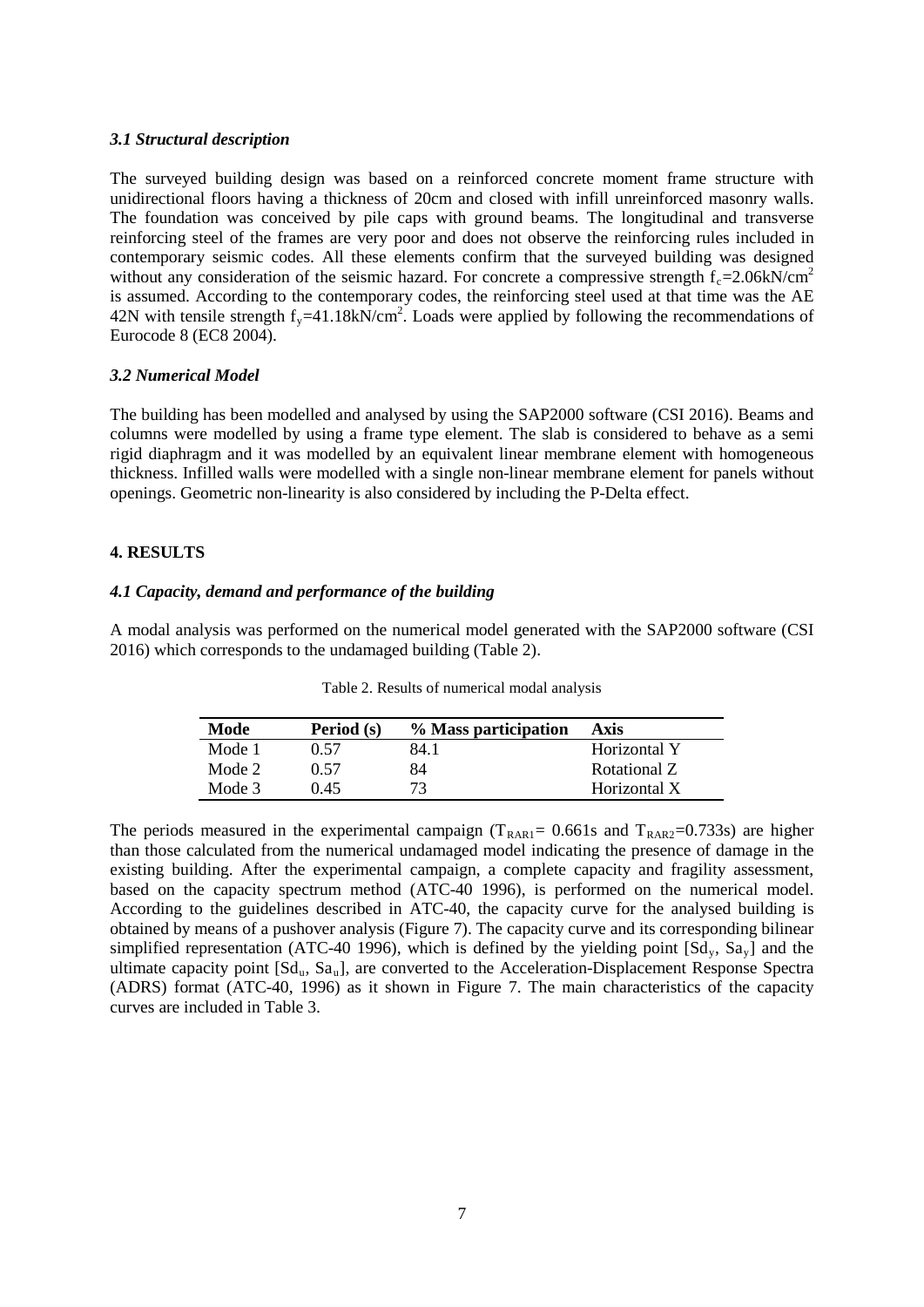

Figure 7. Capacity curve and capacity spectrum and their corresponding bilinear representations for the Y direction.

For the present study, the iterative procedure A, described in the ATC-40 (1996) has been utilized to calculate the performance point of the building (Figure 8.a) taking into account the seismic demand represented in this work by the response spectrum of the Lorca 2011 earthquake (Figure 2.b). Afterwards, the effective period  $T_{\text{eff}}$ =0.729s, corresponding to the building state reaching the performance point is calculated (Figure 8.b). This calculated effective period is in the range of the experimental periods ( $T_{RAR1}$ = 0.661s and  $T_{RAR2}$ =0.733s).

Table 3. Main characteristics of the capacity curve and capacity spectrum for the Y direction.

|                       | <b>Capacity curve</b> |            | <b>Capacity spectrum</b> |       |
|-----------------------|-----------------------|------------|--------------------------|-------|
|                       | $\text{droot}(cm)$    | Vbase (KN) | Sd (cm)                  | Sa(g) |
| Yielding point        | 2.00                  | 2256.16    | 1.82                     | 0.20  |
| Maximum shear force   | 3.05                  | 2319.02    | 2.81                     | 0.24  |
| Ultimate displacement | 6.76                  | 1763.46    | 6.43                     | 0.17  |



Figure 8. a) Evaluation of the performance point applying the iterative procedure A described in the ATC-40 (1996). b) Determination of the effective period corresponding to the performance point -solid line- and period of the experimental RAR measurement -dashed line-.

#### *4.2 Fragility and damage indices*

This part of the analysis is performed according to the simplified procedure proposed in the RISK-UE project (2004). The probability of reaching or exceeding a given state of damage is represented by fragility curves that are described by lognormal cumulative probability functions. The construction of the fragility curves is based on the definition of the yielding point [*Sdy, Say*] and the ultimate capacity point [*Sdu, Sau*] (Lagomarsino and Giovinazzi 2006, Barbat et al. 2006, Barbat et al. 2008). The fragility curves for the modelled building in the  $+Y$  direction are shown in Figure 9.a.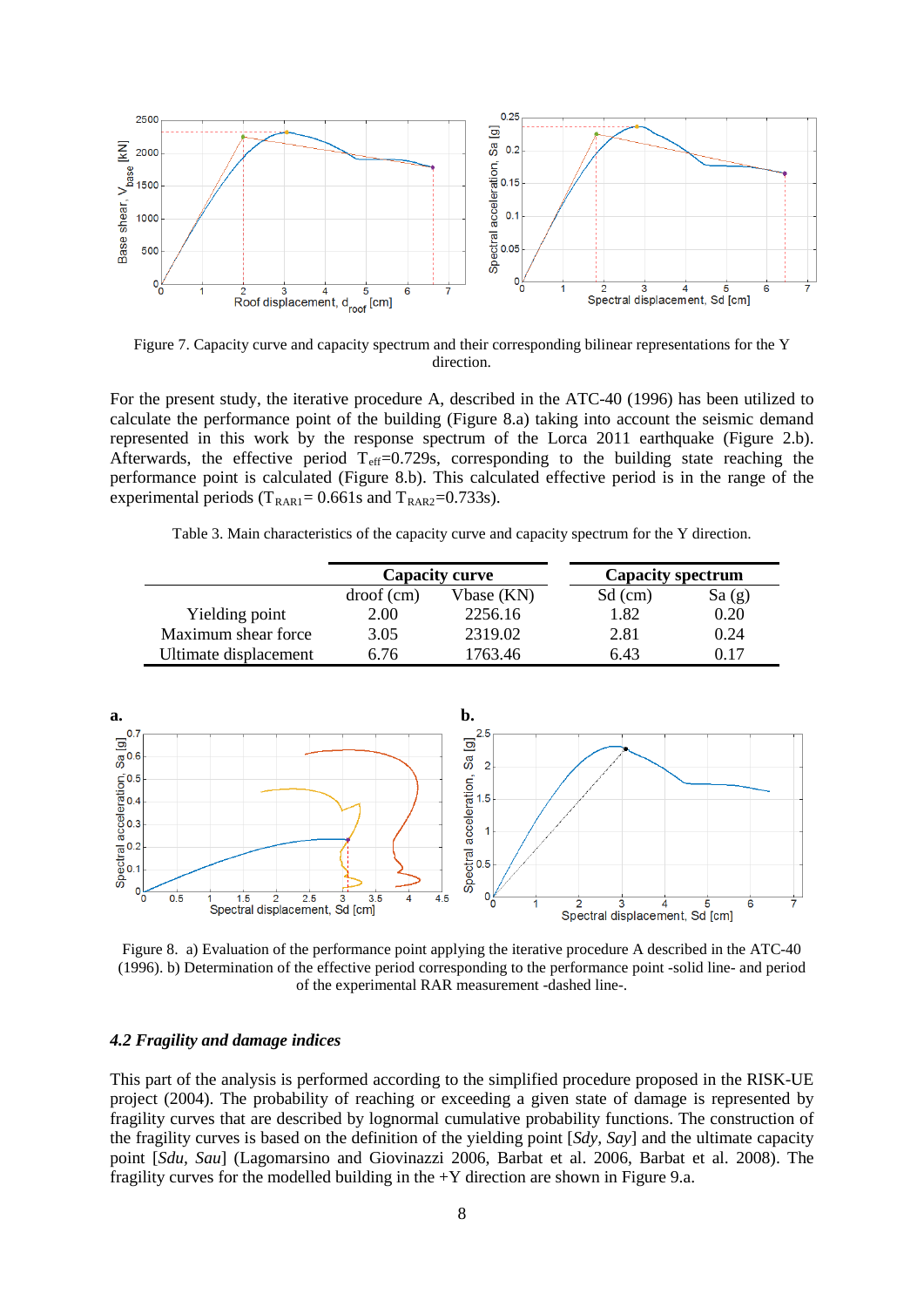The performance point defines the spectral displacement,  $S_{dp}$ , as the building kinematic response caused by the seismic action. Once this spectral displacement is known, fragility curves allow assessing the probabilities of exceedance of each damage state and, therefore, the probabilities of occurrence of each damage state, or Damage Probability Matrices (DPM), can be easily calculated (Vargas et al. 2013). Additionally, a Damage Index (DI) is defined and used to represent the expected damage by means of a single parameter (Vargas et al. 2013).

Figure 9.b shows the damage function related to the seismic action defined by the response spectrum of the Lorca 2011 earthquake. In this figure a spectral displacement  $Sd_p=3.2$ cm corresponding to the performance point is pointed out to illustrate the calculation of DPM and *DI*. Figure 9.c illustrates the corresponding DPM.



Figure 9. a) Fragility curves for the modelled building in the +Y direction; b) Damage index DI for the Lorca 2011 earthquake; c) Corresponding DPM for the performance point.

#### *4.3 Interstorey drift*

A study of the soft storey effect has been performed in this work by means of the analysis of the interstorey drifts. Figure 10 shows the displacements and drift ratios corresponding to each storey of the structure in two different stages: the performance point and the ultimate capacity point. In the performance point stage, the soft floor, which correspond to the first level, get about a 38% of the total displacement and the contribution to the total displacement of higher levels decreases homogeneously to a contribution of the top level of a 7% of the total displacement. Regarding the drift ratio values different construction codes consider that the obtained drift ratio of the first floor corresponds to a mechanism of brittle failure. In the Ultimate capacity point stage, the contribution of the first storey to the total displacement of the structure rises up to 71% and in higher stories it decrease significantly. This evidences that the first storey concentrates almost all the total displacement and, in consequence, all the damage focuses on this first soft storey.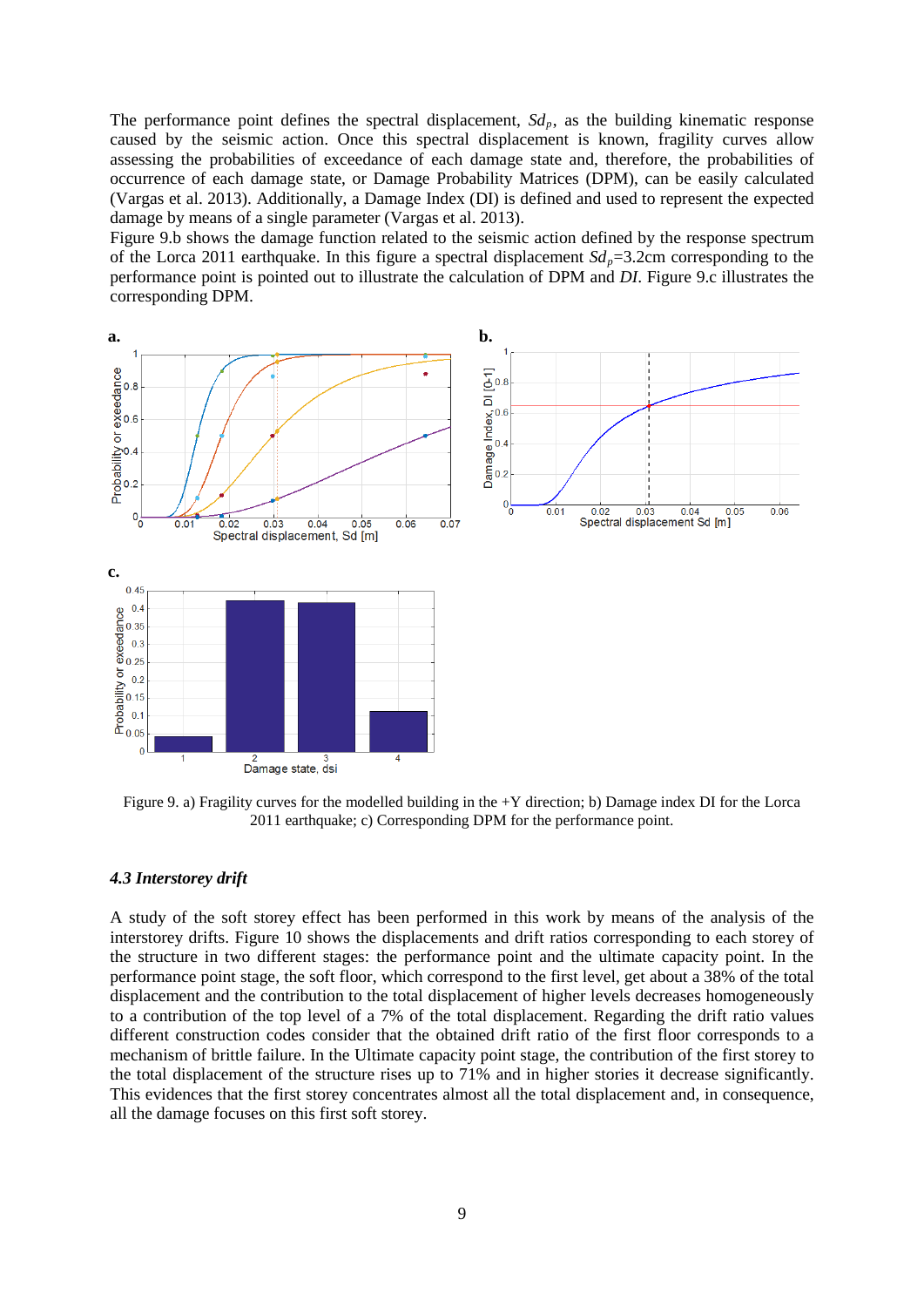

Figure 10. a) Lateral displacement and b) Inter storey drift ratio. Corresponding to two stages: Performance point stage (solid line) and Ultimate capacity stage (dashed line).

## **5. CONCLUSIONS**

The results obtained after combining the ATC-40 (1996) and Risk UE project (2004) procedures include some significant uncertainties in the computed results while the experimental RAR campaign results are exempt of any probabilistic consideration. In any case, in this study the results of the experimental survey, the fundamental periods measured on the damaged building, are in the range of the values obtained by means of the numeric procedures. As described above, the combined numeric procedures ATC-40 (1996) and Risk UE project (2004) include a complete analysis of the variability in the output response due to non-linear effects in the building seismic capacity and in the seismic demand. In consequence, the numerical results represented by the damage probability matrix (DPM) and by the damage index (DI), take into consideration these assumptions and they should be interpreted as a probabilistic approach to the damage state.

The mean damage grade of the whole building represented by the damage index DI=0.64 indicates that the building reached a severe/complete state of damage where the option of reconstruction is not neglected in front of a huge project of retrofitting. An additional interesting observation helps to support the results obtained in this work. The surveyed building and other 14 buildings share the same construction project and all of them are situated in the Lorca neighbourhood. This group of 15 buildings can be considered as a benchmark of the effects of the Lorca (Spain) 2011 earthquake in this specific typology of buildings. The distribution of damage represented by the damage colour code assigned to the group of 15 buildings once affected by the earthquake (Figure 2) is consistent with the obtained damage probability matrix obtained for the studied building typology.

An additional analysis was performed with the purpose of exploring the causes of the severe distribution of damage in this specific building typology. The study of the original construction project details revealed insufficient reinforcing steel in stirrups and longitudinal reinforcements in columns. Additionally, the analysis of the interstorey drift obtained from the non-linear static procedure (pushover analysis) confirmed soft storey behaviour in the first floor due to the abrupt change in the stiffness of the building mainly caused by the absence of inner walls in the first floor. It is straightforward to conclude that the building was designed without any consideration of the seismic hazard and by following construction rules leading to poor reinforcement in concrete elements. Regarding reinforcement rules, present codes are considerably more demanding. In our opinion, all these considerations lead to the development of a weak seismic response.

A main conclusion of this study may be that, for the surveyed building in the San Fernando neighbourhood and after the Lorca (Spain) 2011 earthquake, the results of the experimental RAR campaign are significantly related to the results of the numerical analysis of the building seismic performance in front of the specific demand of the Lorca earthquake. Accordingly, this encourages further research works aiming to explore the possibilities of the RAR technology as a non-invasive and quick prospecting tool oriented to evaluate the damage state of buildings in a post-earthquake scenario.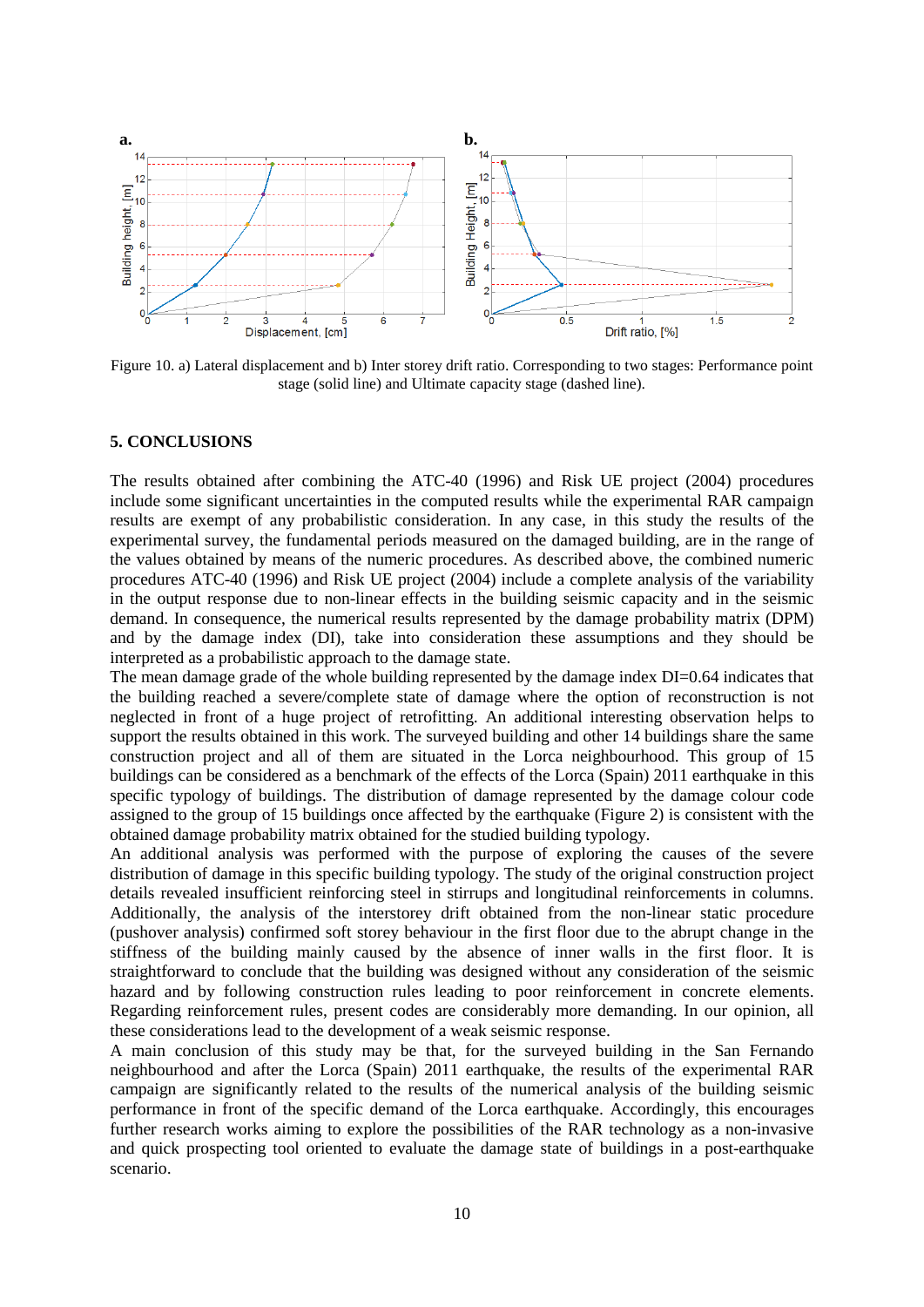#### **6. ACKNOWLEDGMENTS AND FUNDINGS**

This research has been partially funded by the Ministry of Economy and Competitiveness (*Ministerio de Economía y Competitividad*-MINECO) of the Spanish Government and by the European Regional Development Fund (FEDER) of the European Union (UE) through projects referenced as CGL2011- 23621 and CGL2015-65913-P (MINECO/FEDER, UE). Mr. Esteban Cabrera, sponsored by the University of Azuay (UDA), obtained a scholarship from the Ministry of Higher Education, Science and Technology, SENESCYT, Government of Ecuador, for doctoral studies in the Earthquake Engineering program of the UPC-Barcelona Tech.

## **7. REFERENCES**

Artés Carril JM (2011). Estado del grupo de 232 viviendas en Lorca (Barrio San Fernando) tras el terremoto del día 11/05/2011. Technical Report, Instituto de vivienda y suelo, Lorca.

ATC (1996). ATC-40. Seismic evaluation and retrofit of concrete buildings. Applied Technology Council. Redwood City, CA.

Atzeni C., Bicci A, Dei D, Fratini M, Pieraccini M (2010). Remote survey of the leaning tower of Pisa by interferometric sensing*. IEEE GRSL*, (7)1: 185–189.

Barbat AH, Pujades LG and Lantada N (2008). Seismic Damage Evaluation in Urban Areas Using the Capacity Spectrum Method: Application to Barcelona. *Soil Dynamics and Earthquake Engineering*, 28: 851-865.

Barbat AH, Pujades LG and Lantada N (2006). Performance of Buildings under Earthquake in Barcelona, Spain. *Computer-Aided Civil and Infrastructure Engineering*, 21: 573-593.

Benavent-Climent A and Mota-Páez S (2017). Earthquake retrofitting of R/C frames with soft story using hysteretic dampers: Energy-based design method and evaluation. *Engineering Structures,* 137: 19-32.

Coppi F, Gentile C, Ricci PA (2010). Software tool for processing the displacement time series extracted from raw radar data. *Proceedings of the 9th Int. Conference on Vibration Measurements by Laser and non-contact Techniques, Ancona, Italy; 22-25 June 2010. Ed. E.P. Tomasini. AIP Conference Proceeding nr. 1253*.

Cunlong L, Weimin C, Gang L, Rong Y, Hengyi X, Yi Q (2015). A Noncontact FMCW Radar Sensor for Displacement Measurement in Structural Health Monitoring. *Sensors*. 15: 7412-7433.

Doebling SW, Farrar CR, Prime MB, Shevitz DW (1996). Damage Identification and Health Monitoring of Structural and Mechanical Systems from Changes in their Vibration Characteristics: A Literature Review. *Los Alamos National Laboratory report* LA-13070-MS.

Eurocode 8 -EC8- (2004). EN-1998-1. Eurocode 8: Design of structures for earthquake resistance—Part 1. General rules, seismic actions and rules for buildings English version.

Farrar C, Darling TW, Migliorini A, Baker WE (1999). Microwave interferometer for non-contact vibration measurements on large structures. *Mechanical Systems and Signal Processing*. 13(2): 241-253.

Gentile C, Saisi A (2011). Dynamic measurement on historic masonry towers by microwave remote sensing. *Proceeding of the Int. Conf. on Experimental vibration analysis for civil engineering structures*, Vol. II: 524- 530. Gentile C and Benedettini F (Eds.), 3-5 October 2011, Varenna, Italy. ISBN978-88-96225-39-4.

Gentile C, Bernardini G (2010). An interferometric radar for non-contact measurement of deflections on civil engineering structures: laboratory and full-scale tests. *Structure and Infrastructure Engineering,* 6(5): 521-534.

Gentile C, Bernardini G (2008). Output-only modal identification of a reinforced concrete bridge from radarbased measurements. *NDT&E International* 41(7): 544-553.